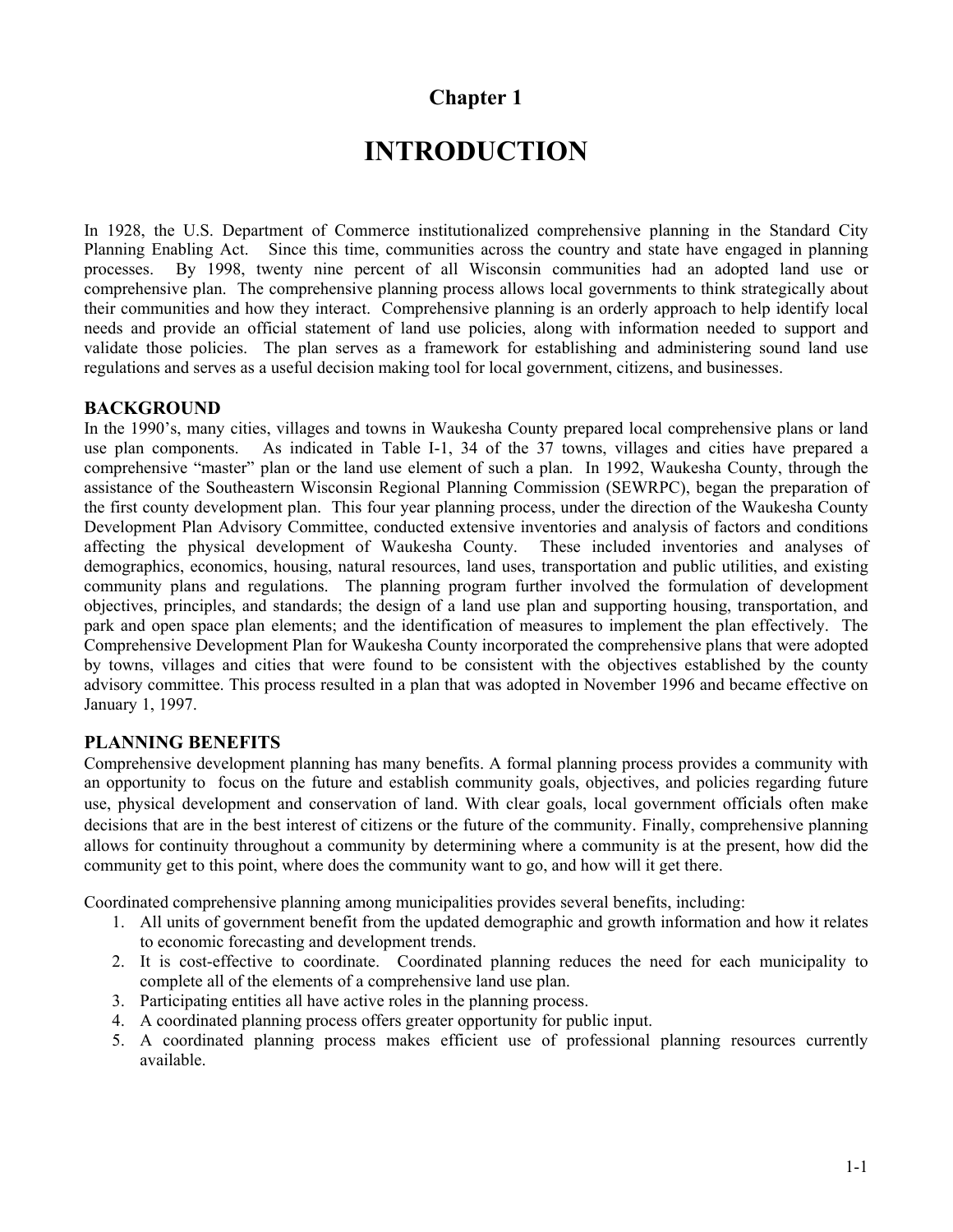- 6. Coordinated planning allows for the creation of a plan amendment process that considers all possible impacts, including effect on the adjoining municipality.
- 7. Comprehensive planning provides an opportunity to evaluate all aspects of future use and development, thus providing local officials with the essential information to make informed decisions.
- 8. A coordinated effort provides an opportunity to continue building intermunicipal cooperation on land use issues.

#### **Table I-1**

#### **LAND USE, MASTER, AND COMPREHENSIVE PLANS PREPARED BY COUNTY AND LOCAL GOVERNMENTS IN WAUKESHA COUNTY: 2004**

|                        |                                                                                                                                         |                                                                                                                                   | Adoption Date <sup>a, b</sup> |                          |
|------------------------|-----------------------------------------------------------------------------------------------------------------------------------------|-----------------------------------------------------------------------------------------------------------------------------------|-------------------------------|--------------------------|
| Community              | Plan                                                                                                                                    | Prepared By                                                                                                                       | Plan Commission               | Governing Body           |
| Waukesha County        | <b>SEWRPC Community Assistance</b><br>Planning Report No. 209, A<br>Development Plan for Waukesha<br>County, Wisconsin, August 1996     | <b>SEWRPC</b>                                                                                                                     | $\overline{a}$                | 11/26/96                 |
| City of Brookfield     | City of Brookfield Year 2020 Master<br>Plan, December 1999<br>124 <sup>th</sup> Street and Capitol Drive                                | Cunningham Group with<br>assistance from Jonathan<br>Barnett, Maxfield<br>Research, and Ayres<br>Associates<br>City of Brookfield | 11/10/99<br>10/25/04          | 12/7/99<br>$\sim$ $\sim$ |
|                        | Neighborhood Plan                                                                                                                       |                                                                                                                                   |                               |                          |
| City of Delafield      | Comprehensive Plan, City of<br>Delafield, March 1991                                                                                    | Camiros, Ltd.                                                                                                                     | 2/27/91                       | 3/4/91                   |
| City of Muskego        | City of Muskego 2010<br>Comprehensive Plan, March 2001                                                                                  | City of Muskego                                                                                                                   | 6/22/00                       | 3/13/01                  |
| City of New Berlin     | Growth and Development Master<br>Plan Update, City of New Berlin,<br><b>July 2000</b>                                                   | <b>Clarion Associates and</b><br>McBride Dale Clarion                                                                             | $ -$                          | 7/11/00                  |
| City of<br>Oconomowoc  | City of Oconomowoc<br>Comprehensive Master Plan 1994-<br>2010, November 1994                                                            | Lakeside Group and<br>Vandewalle &<br>Associates,<br>Inc.                                                                         | 11/9/94                       | 11/15/94                 |
| City of Pewaukee       | <b>SEWRPC Community Assistance</b><br>Planning Report No. 76, A Land<br>Use Plan for the Town and Village<br>of Pewaukee, December 1982 | <b>SEWRPC</b>                                                                                                                     | 6/82                          | 6/82                     |
|                        | <b>SEWRPC Community Assistance</b><br>Planning Report No. 209,<br>Waukesha County Development<br>Plan, August 1996 <sup>c</sup>         | City of Pewaukee and<br><b>SEWRPC</b>                                                                                             | 1/16/97                       | 1/20/97                  |
| City of Waukesha       | <b>SEWRPC Community Assistance</b><br>Planning Report No. 169, A Land<br>Use Plan for the City of Waukesha,<br>September 1993           | <b>SEWRPC</b>                                                                                                                     | 7/14/93                       | 9/7/93                   |
| Village of Big Bend    | Village of Big Bend Comprehensive<br>Land Use Plan: Opportunities<br>2020, May 1998                                                     | Village of Big Bend with<br>assistance from<br>Independent Inspections,<br>Ltd.                                                   | 5/28/98                       | $-$                      |
| Village of Butler      | A Master Plan for the Village of<br>Butler, 1966                                                                                        | Carl L. Gardner and<br>Associates, Inc.                                                                                           | $ -$                          | 3/21/67                  |
| Village of<br>Chenequa | None                                                                                                                                    | None                                                                                                                              | $ -$                          | $ -$                     |
| Village of Dousman     | Village of Dousman Land Use<br>Master Plan, October 1999                                                                                | Landscape Architects, Inc.                                                                                                        | 10/6/99                       | 10/6/99                  |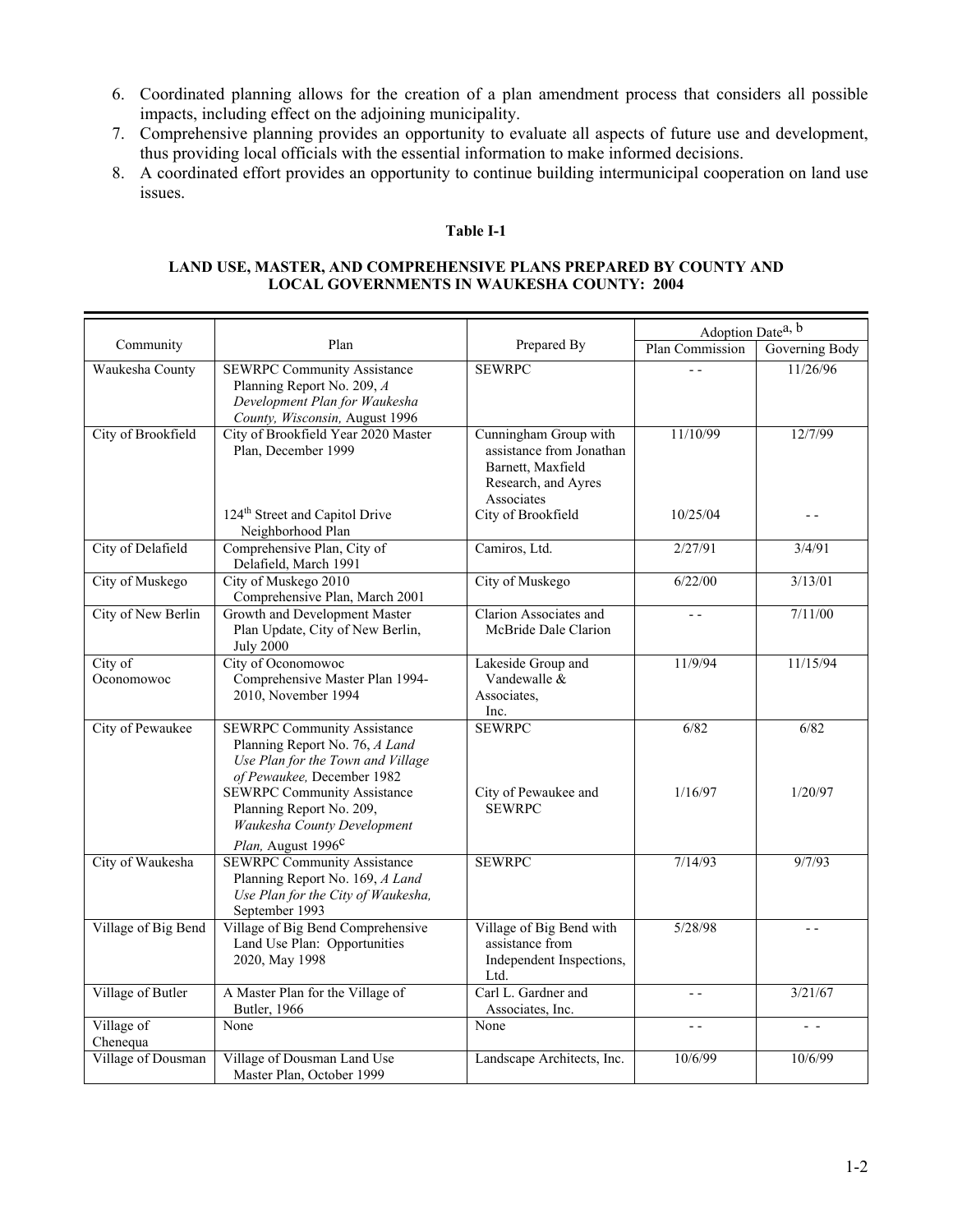#### **Table I-1 (Continued)**

### **LAND USE, MASTER, AND COMPREHENSIVE PLANS PREPARED BY COUNTY AND LOCAL GOVERNMENTS IN WAUKESHA COUNTY: 2004**

|                            |                                                                                |                                                  | Adoption Date <sup>a, b</sup> |                |
|----------------------------|--------------------------------------------------------------------------------|--------------------------------------------------|-------------------------------|----------------|
| Community                  | Plan                                                                           | Prepared By                                      | Plan Commission               | Governing Body |
| Village of Eagle           | <b>SEWRPC Community Assistance</b><br>Planning Report No. 85, A Land           | <b>SEWRPC</b>                                    | 1/27/83                       | 2/3/83         |
|                            | Use Plan for the Village of Eagle:<br>2000, September 1983                     |                                                  |                               |                |
| Village of<br>Elm Grove    | None                                                                           | None                                             | $ -$                          | $ -$           |
| Village of Hartland        | <b>SEWRPC Community Assistance</b>                                             | <b>SEWRPC</b>                                    | 12/20/04                      | 12/20/04       |
|                            | Planning Report No. 254, A Master<br>Plan for the Village of Hartland:<br>2020 |                                                  |                               |                |
| Village of<br>Lac La Belle | Master Plan, Village of Lac La Belle,<br>December 1979                         | Jahnke & Jahnke<br>Associates, Inc.              | $ -$                          | 6/11/79        |
| Village of Lannon          | Village of Lannon Comprehensive                                                | Village of Lannon with                           | 2/9/99                        | 2/9/99         |
|                            | Land Use Plan: 2020 "Vision                                                    | assistance from                                  |                               |                |
|                            | Beyond 2000", February 1999                                                    | Independent Inspections,<br>Ltd.                 |                               |                |
| Village of                 | <b>SEWRPC Community Assistance</b>                                             | <b>SEWRPC</b>                                    | $6/8/04$ <sup>d</sup>         | $ -$           |
| Menomonee Falls            | Planning Report No. 163, A Land<br>Use and Transportation System               |                                                  |                               |                |
|                            | Plan for the Village of Menomonee                                              |                                                  |                               |                |
|                            | Falls: 2010, April 1990; amended<br>2004                                       |                                                  |                               |                |
| Village of Merton          | Year 2022 Comprehensive Plan for                                               | Ruekert & Mielke                                 | $ -$                          | 5/6/02         |
|                            | the Village of Merton, May 2002                                                |                                                  |                               |                |
| Village of                 | Designing Mukwonago:                                                           | Village of Mukwonago                             | 3/20/00                       | 4/4/00         |
| Mukwonago                  | Comprehensive/Master Plan for                                                  | Planning Department                              |                               |                |
|                            | the Village of Mukwonago, April<br>2000                                        |                                                  |                               |                |
|                            | Amendment to the Residential                                                   | Village of Mukwonago                             |                               | 2003           |
|                            | Designations and Densities in the                                              | Planning Department                              |                               |                |
|                            | Village of Mukwonago's                                                         |                                                  |                               |                |
| Village of Nashotah        | Comprehensive/Master Plan<br>Village of Nashotah Comprehensive                 | Graef, Anhalt, Schloemer                         | - -                           | 10/4/95        |
|                            | Land Use Plan, September 1980;                                                 | And Associates, Inc.                             |                               |                |
|                            | amended 1995                                                                   |                                                  |                               |                |
| Village of                 | Village of North Prairie Master Land                                           | Ruekert & Mielke                                 | 12/9/99                       | 12/9/99        |
| North Prairie              | Use and Transportation Plan,                                                   |                                                  |                               |                |
| Village of                 | December 1999<br>Village of Oconomowoc Lake Master                             | Camiros, Ltd.                                    | $ -$                          | 8/23/90        |
| Oconomowoc Lake            | Plan, August 1990                                                              |                                                  |                               |                |
| Village of                 | Village of Pewaukee Master Plan,                                               | The Bradlee Group                                | $ -$                          | 11/17/98       |
| Pewaukee                   | November 1998                                                                  |                                                  |                               |                |
| Village of Sussex          | Village of Sussex Comprehensive<br>Plan: 2020 March 25, 2003                   | Village of Sussex and<br><b>HNTB</b>             | $ -$                          | 3/25/03        |
| Village of Wales           | <b>SEWRPC Community Assistance</b>                                             | <b>SEWRPC</b>                                    | 10/29/03                      | 11/3/03        |
|                            | Planning Report No. 256, A Master                                              |                                                  |                               |                |
|                            | Plan for the Village of Wales:<br>2020, April 2004                             |                                                  |                               |                |
| Town of Brookfield         | None                                                                           | None                                             | $ -$                          | $\sim$ $\sim$  |
| Town of Delafield          | Land Use Plan, Town of Delafield,                                              | Planning and Design                              | 8/3/99                        | 9/14/99        |
|                            | June 1999                                                                      | Institute, Inc., and R. A.                       |                               |                |
| Town of Eagle              | Town of Eagle Land Use Plan,                                                   | Smith and Associates<br>Graef, Anhalt, Schloemer | 7/28/83                       | $ -$           |
|                            | December 1983; revised 1991                                                    | and Associates                                   |                               |                |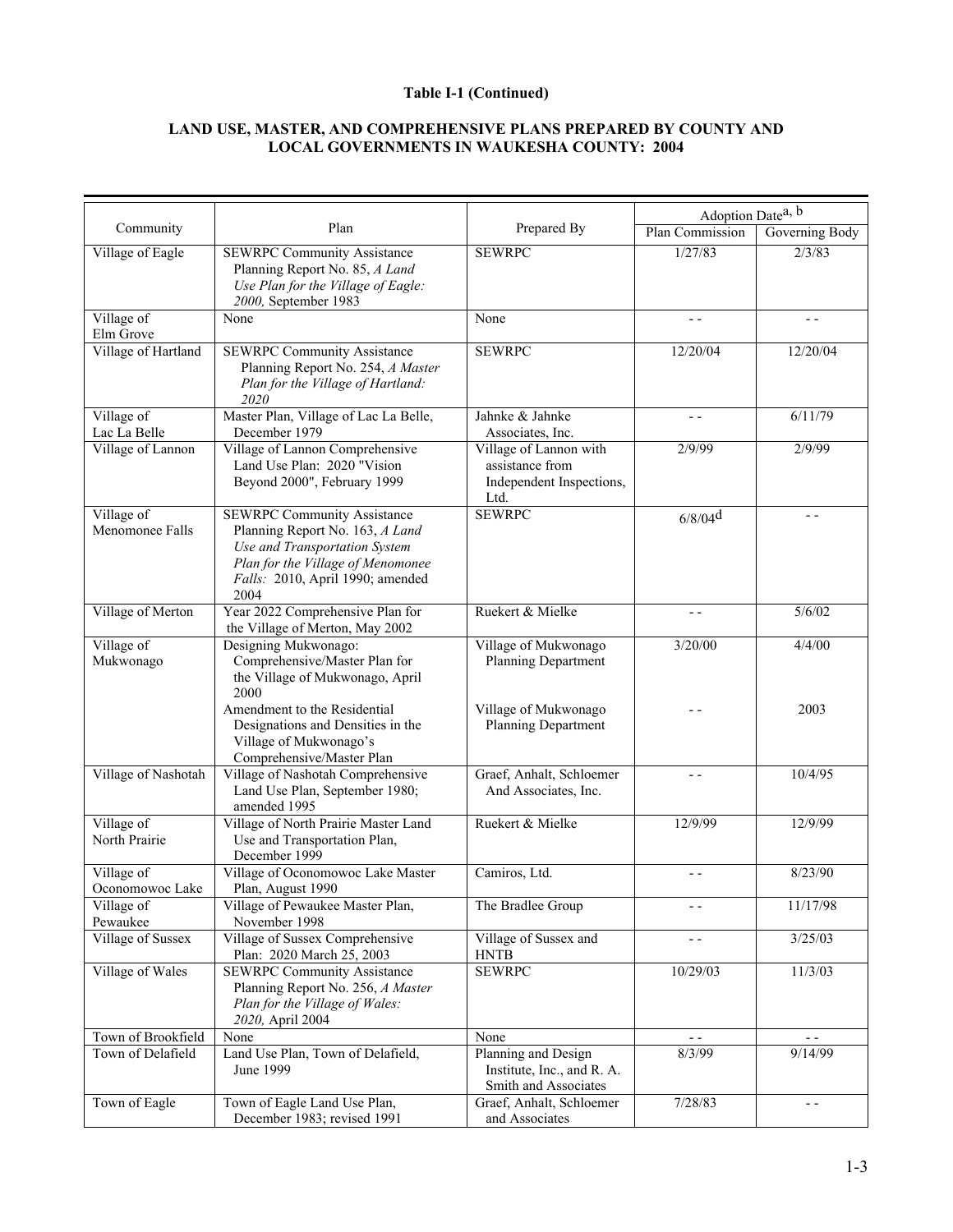#### **Table I-1 (Continued)**

#### **LAND USE, MASTER, AND COMPREHENSIVE PLANS PREPARED BY COUNTY AND LOCAL GOVERNMENTS IN WAUKESHA COUNTY: 2004**

|                             |                                                                                     |                                                              | Adoption Date <sup>a, b</sup> |                       |
|-----------------------------|-------------------------------------------------------------------------------------|--------------------------------------------------------------|-------------------------------|-----------------------|
| Community                   | Plan                                                                                | Prepared By                                                  | Plan Commission               | Governing Body        |
| Town of Genesee             | Alternative and Recommended Land<br>Use Plans for the Town of<br>Genesee-2010       | <b>SEWRPC</b>                                                | $-c$                          | $_{\rm -}$ $_{\rm e}$ |
| Town of Lisbon              | Town of Lisbon Land Use Plan,<br>September 1996                                     | The Bradlee Group                                            | 1/96                          | 9/23/96               |
| Town of Merton              | Town of Merton 2010 Master Land<br>Use Plan, June 1999                              | Town of Merton Ad Hoc<br>Committee                           | 2/16/05                       | 3/8/05                |
| Town of<br>Mukwonago        | Town of Mukwonago Master Plan,<br>December 1981; revised 1998;<br>amended June 2000 | Town of Mukwonago with<br>assistance from<br>Waukesha County | 6/28/00                       | 7/5/00                |
| Town of<br>Oconomowoc       | Town of Oconomowoc Master Land<br>Use Plan, September 1993                          | Town of Oconomowoc                                           | 9/7/93                        | 9/7/93                |
| Town of Ottawa <sup>f</sup> | Town of Ottawa Master Land Use<br>Plan, June 1994                                   | Town of Ottawa with<br>assistance from<br>Waukesha County    | 6/13/94                       | 6/13/94               |
| Town of Summit              | Town of Summit Master Plan; 2010,<br>June 2001                                      | <b>MSA</b> Professional<br>Services,<br>Inc.                 | 3/21/01                       | 6/4/01                |
| Town of Vernon              | Town of Vernon Master Plan,<br>November 1995; revised July 1995                     | Town of Vernon with<br>assistance from<br>Waukesha County    | 10/27/94                      | 11/2/94               |
| Town of Waukesha            | Town of Waukesha Master Land Use<br>Plan, November 1994                             | Town of Waukesha                                             |                               | 11/10/94              |

*aNo record of adoption provided to SEWRPC if no date is listed.* 

*bUnder the master planning statute (Section 62.23 of the Wisconsin Statutes), which was the State law under which all of the city, village, and town plans except those for the Villages of Merton and Sussex and the Town of Summit were prepared, the Plan Commission has the authority to adopt by resolution a master plan or elements thereof. The plans for the Villages of Merton and Sussex and the Town of Summit were prepared under the comprehensive planning law (Section 66.1001 of the Statutes), which requires the plan to be adopted by an ordinance of the governing body. The Waukesha County Development Plan, prepared under Section 59.69 of the Statutes, was adopted by an ordinance of the County Board.* 

*cThe City of Pewaukee adopted the land use plan map in the Waukesha County Development Plan, with seven modifications, as an update to the land use element of the City of Pewaukee plan adopted in 1982.* 

*dThe Village of Menomonee Falls adopted only the planned land use map in the plan report.* 

*eThe plan was not adopted by the Town of Genesee.* 

*fThe Town of Ottawa plan is being updated with assistance from Waukesha County.* 

*Source: SEWRPC*.

### **COMPREHENSIVE PLANNING LAW**

In 1999, the Wisconsin Legislature enacted a comprehensive planning law which is set forth in Section 66.1001 of the Wisconsin Statutes. The comprehensive planning law requires that comprehensive plans be completed and adopted by local governing bodies by January 1, 2010 in order for a county, city, village, or town to enforce its zoning, subdivision, or official mapping ordinances. According to this law, a comprehensive plan means:

- 1. For a county, a development plan that is prepared or amended under s.59.69 (2) or (3).
- 2. For a city or a village, or for a town that exercises village powers under s. 60.22 (3), or a master plan that is adopted or amended under s. 62.23 (2) or (3).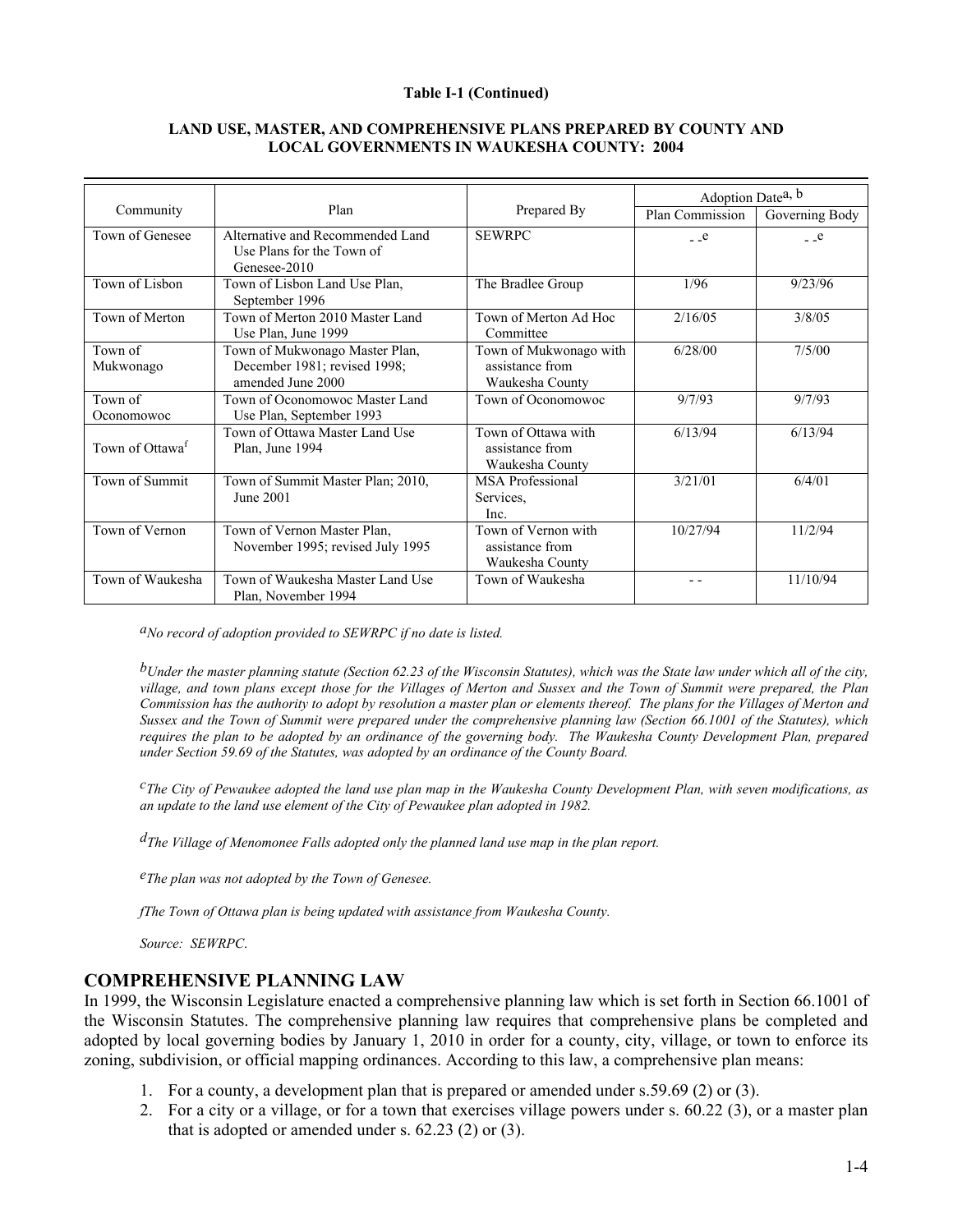3. For a regional planning commission, a master plan that is adopted or amended under s. 66.0309 (8), (9), or (10).

The law also requires that all comprehensive plans address the following nine elements:

- 1. Issues and Opportunities
- 2. Housing
- 3. Transportation
- 4. Utilities and Community Facilities
- 5. Agricultural, Natural, and Cultural Resources
- 6. Economic Development
- 7. Intergovernmental Cooperation
- 8. Land Use
- 9. Implementation

### **COUNTY PARTNERSHIP**

Twenty-nine of the 37 local government units in Waukesha County signed cooperative agreements to work together on a county comprehensive plan update. Table I-2 lists the project municipal partners. These communities agreed to collaborate and develop a comprehensive plan that addresses both countywide issues and their own local concerns. This collaborative effort will improve intergovernmental cooperation and utilize resources efficiently. Each community appointed a representative to serve on the county comprehensive planning advisory committee and four subcommittees were established for the major elements of the comprehensive plan process. The six major issues addressed by the subcommittees were utility and community facilities, agriculture, natural, and cultural resources, economic development, intergovernmental cooperation, transportation and land use. Each subcommittee developed a set of implementation recommendations for their respective planning elements.

### **ADVISORY COMMITTEE AND STAFF STRUCTURE**

The preparation of the Comprehensive Development Plan for Waukesha County was performed under the guidance of the Waukesha County Comprehensive Development Plan Advisory Committee. The Advisory Committee was comprised of representatives from the municipalities that signed cooperative agreements to formally participate in this planning process, Southeastern Wisconsin Regional Planning Commission (SEWRPC), and the County. Upon signing the cooperative agreement, each municipality was asked to formally designate an individual to represent their municipality. Accordingly, members of the Advisory Committee had the responsibility to keep their municipal leaders informed and involved.

All staff work attendant to the preparation of the comprehensive development plan was accomplished by the Waukesha County Department of Parks and Land Use, the Regional Planning Commission staff, the University of Wisconsin – Extension and municipal planning and engineering staffs.

### **PLAN ELEMENTS**

The planning effort leading to the preparation of this comprehensive development plan was designed to be a compilation of inventories and analyses for several planning elements conducted through the four subcommittees. The following component elements were addressed in the planning process.

### **TRENDS, ISSUES AND OPPORTUNITIES ELEMENT**

Objectives are goals toward which the preparation of plans and plan implementation programs were directed. The formulation of objectives, thus, becomes an essential task that was undertaken prior to or concurrent with the preparation of plans. Planning principles are fundamental or generally accepted tenets used to support objectives and prepare standards and plans. Standards are criteria, which were established as a basis for determining the adequacy of plan proposals to attain agreed-upon development objectives.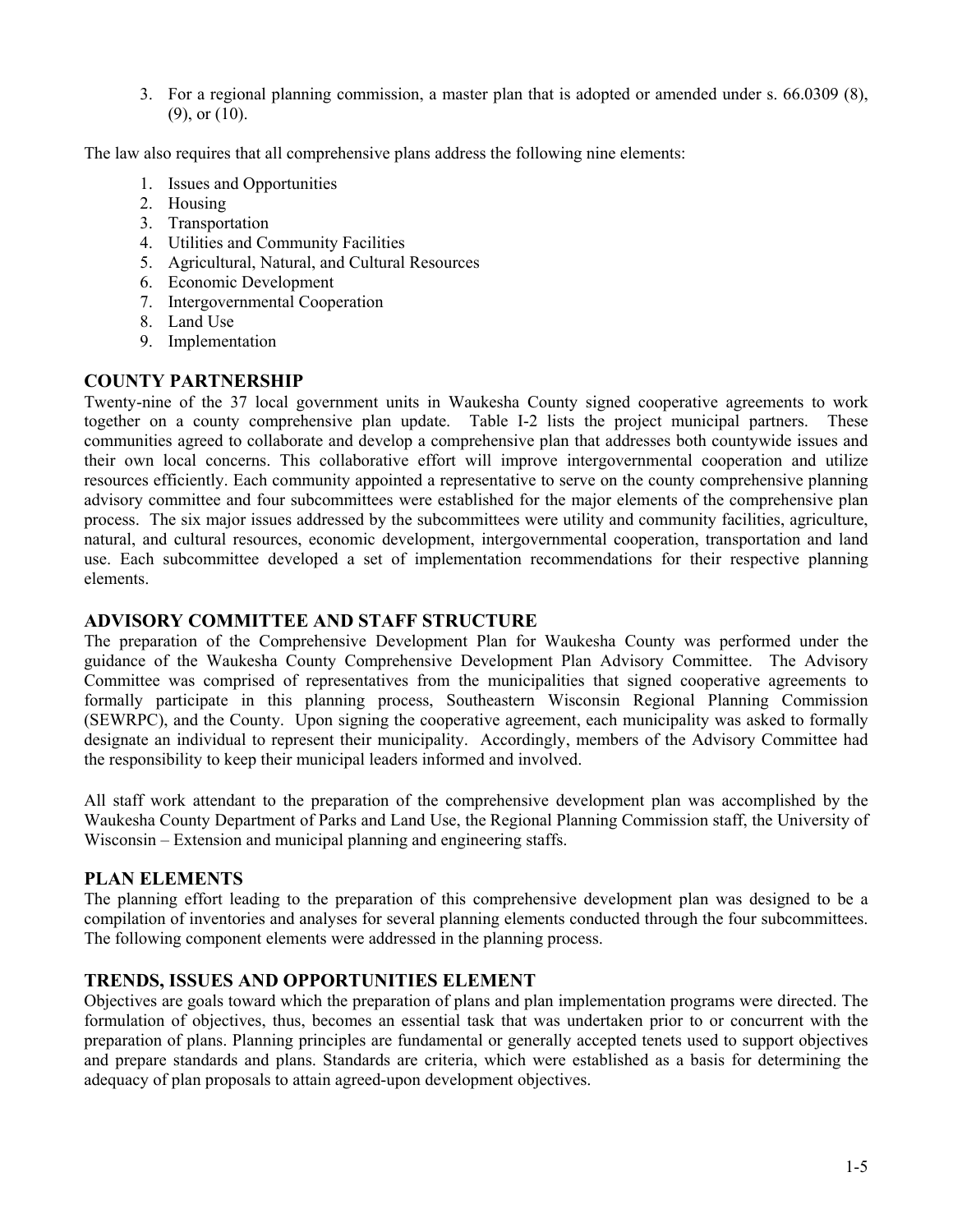#### **Table I-2**

| Waukesha County         | Village of Pewaukee        |  |
|-------------------------|----------------------------|--|
| Village of Big Bend     | Village of Menomonee Falls |  |
| City of Brookfield      | Town of Merton             |  |
| Town of Brookfield      | Town of Mukwonago          |  |
| Village of Butler       | Village of Nashotah        |  |
| Village of Chenequa     | Village of North Prairie   |  |
| Town of Eagle           | City of Oconomowoc         |  |
| Village of Elm Grove    | Town of Oconomowoc         |  |
| City of Delafield       | Village of Oconomowoc Lake |  |
| Town of Delafield       | Town of Ottawa             |  |
| Village of Dousman      | City of Pewaukee           |  |
| Town of Genesee         | Town of Summit             |  |
| Village of Hartland     | Town of Vernon             |  |
| Village of Lac La Belle | City of Waukesha           |  |
| Town of Lisbon          | Town of Waukesha           |  |
|                         |                            |  |

#### **WAUKESHA COUNTY COMPREHENSIVE PLAN PARTNERS**

The Comprehensive Development Plan Advisory Committee identified issues and opportunities and established objectives, principles and standards necessary to guide the preparation of the Comprehensive Development Plan for Waukesha County. Consideration was given to the objectives, principles, and standards set forth in the adopted regional plans prepared by SEWRPC. The Advisory Committee identified a series of key issues facing Waukesha County that have been addressed through the following planning elements and related plan chapters. The issues were:

- Coordination of land use planning with school district planning
- Groundwater Supply
- Cost of Community Services
- Public Participation
- Transportation: analysis of North-South Corridor issues
- Use of Regional Storm Water Facilities
- Infrastructure for Commercial and Shopping Center Location (how located and transportation impacts)
- Coordination of Public Interest
- Defining Rural Character and Development Design options to preserve Rural Character
- Needs of the Business Community-New Technology Businesses
- Business Retention, Expansion, and New Start-Ups
- Land Use Development Patterns and Transportation Impacts
- State Input and Legislation Effecting Land Use
- Keeping the County Competitive for Business in light of Global Competition
- Tax Structure
- Timely relationship between land use and transportation
- Government Role/Relationship between Communities and Land Use
- Future of Agriculture in the County
- Impacts of Annexations
- Revenue Sharing Options
- Review of Urban Growth Areas-Sewer Service Areas
- Identification of Existing Housing and Affordable Housing Needs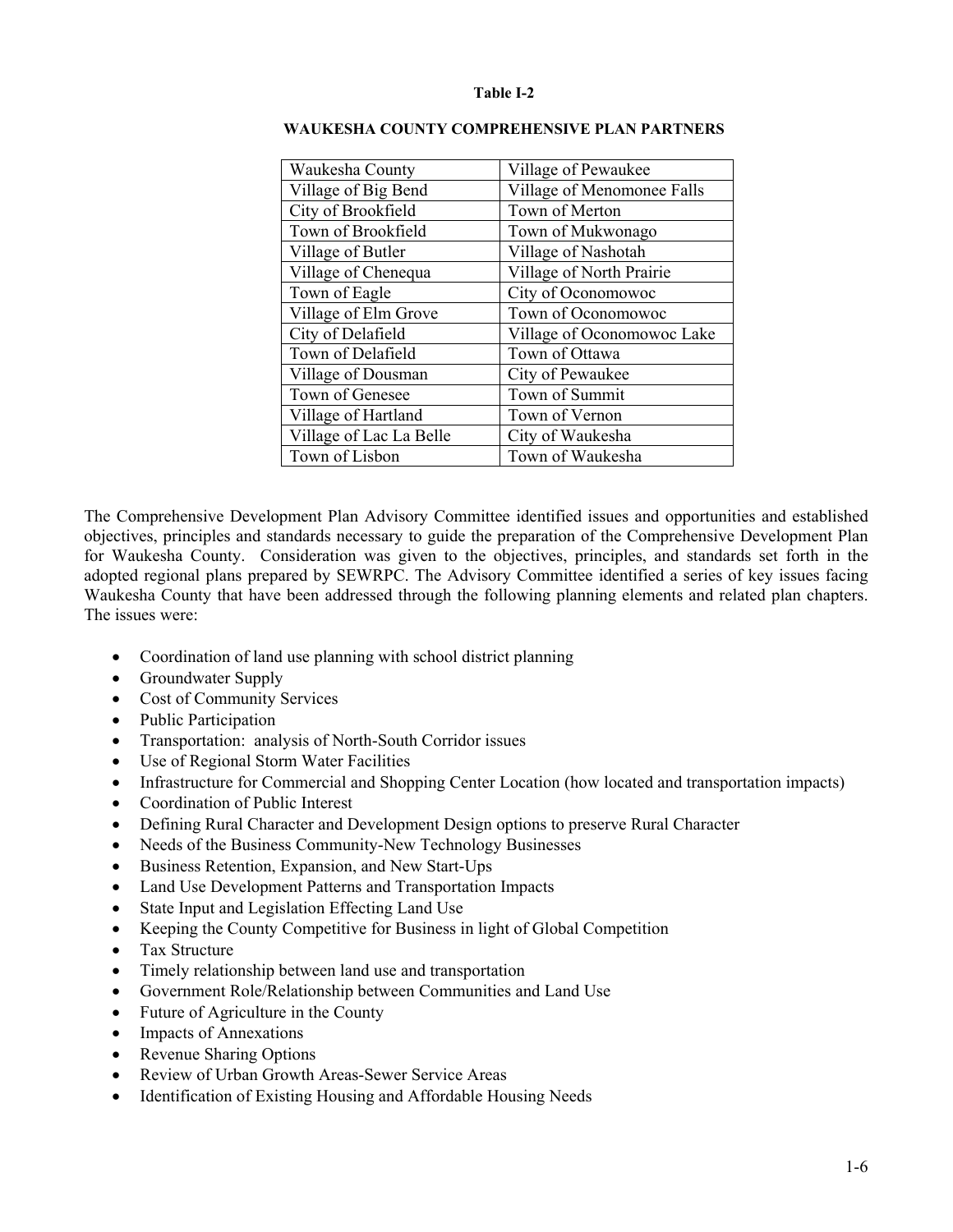### **COMMUNITY FACILITIES AND UTILITIES ELEMENT**

Utility systems form a functional supporting network for urban land uses. Knowledge of the major utility systems- -including sanitary sewerage, water supply, storm water management, and solid waste disposal systems--provided another important input to the preparation of the Comprehensive Development Plan for Waukesha County. Information concerning sanitary sewerage, water supply, and storm water management facilities was provided primarily through the collation of data from SEWRPC, County and local municipal files. Information regarding existing solid waste disposal facilities was collected from previously completed studies conducted by the County.

### 1. Water Supply:

 The existing public and private water supply systems and service agreements in the County were identified and analyzed. Suitable scale maps were prepared showing the location of all water treatment facilities, reservoirs, and wells serving the public need. Land areas served by existing public water supply systems also were mapped.

### 2. Sanitary Sewerage:

 Existing public sanitary sewerage systems in the County, including the location and capacity of sewage treatment facilities, levels of treatment, and the means of disposal of treated wastes, are described and analyzed. Suitable scale maps were prepared showing the location of all existing major sanitary trunk sewers, sewage pumping stations, and sewage treatment plants. Land areas served by existing public sanitary sewerage systems also were mapped.

 The future pattern of urban land uses is closely related to the future provision of public utilities, particularly sanitary sewerage facilities. Intensive forms of urban development should be served by centralized sanitary sewerage facilities. Other forms of urban development should to the extent practicable, be served by centralized sanitary sewer facilities. The extent of future sanitary sewer service areas is thus a key input to the preparation of the land use element of the comprehensive development plan. Sewer service area refinement plans completed by the SEWRPC as part of the implementation of the regional water quality management plan were collated for use in the comprehensive development plan.

### 3. Storm Water Management:

 The major storm water drainage patterns including major watersheds, sub watersheds, and sub basins in the County were identified. In addition, the areas served by engineered storm water drainage systems were identified.

### 4. Solid Waste Disposal:

 The existing methods and sites of public and private solid waste management in the County were described by collating the inventory findings of previously completed solid waste management planning studies.

### 5. Private Utilities:

 Private utilities in the County, including natural gas, electric, and telecommunication facilities were contacted to obtain information concerning areas of service and the physical facilities used to provide service. Proposals for utility expansion were also inventoried.

### 6. Existing Community Facilities

 Knowledge of existing community facilities is another important input to the preparation of a comprehensive physical development plan. Accordingly, the location of the following community facilities were plotted on suitable scale maps: public and private elementary and secondary schools and school district boundaries; technical school centers; public libraries; police and fire stations; and public and private hospitals.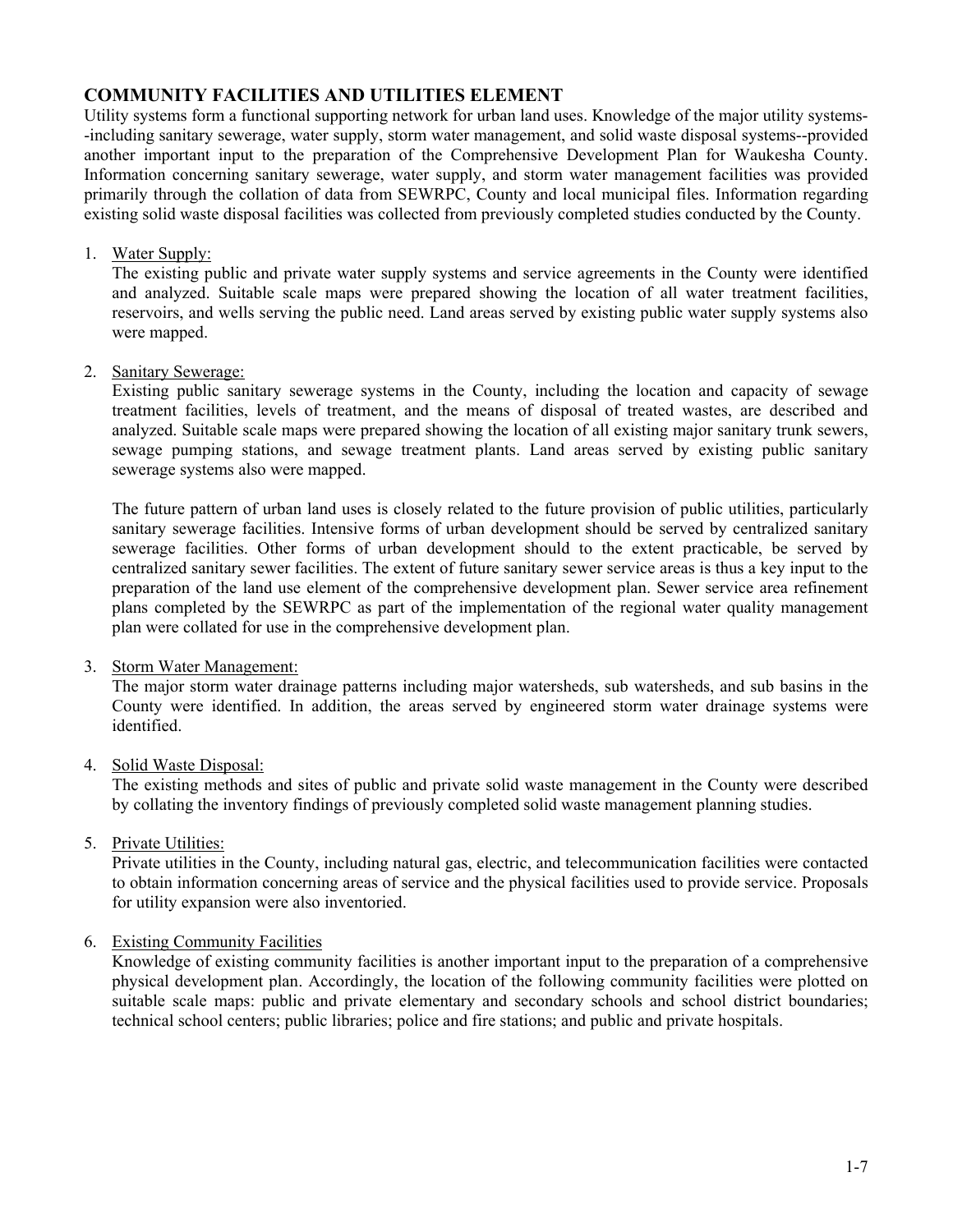### **AGRICULTURAL, NATURAL AND CULTURAL RESOURCES ELEMENT**

A re-examination of the agricultural base in the County was necessary to update the recommendations regarding the location and extent of farmland preservation areas in the County. Such recommendations were initially set forth in the Waukesha County Agricultural Land Preservation Plan which was completed in 1981 and adopted by the County Board on November 8, 1984 and the Waukesha County Development Plan, 1997. This reexamination provided data on existing agricultural land use, agricultural soil capabilities and the size of individual farm units in the County. Information regarding soil capabilities for agricultural uses was collated from United States Department of Agriculture Soil Survey database files.

Recommendations regarding the preservation of prime farmlands were necessary to consider the extent to which such lands are already committed to urban development due to the proximity to existing and expanding concentrations of urban uses and the prior commitment of capital investments and utility extensions.

The natural resources of the County provide the sustaining base for both rural and urban development and to which such development must be adjusted if an environment suitable for a high quality of life is to be maintained. For this reason, information concerning the natural resource base and elements closely related to the natural resource base was essential to the preparation of a comprehensive development plan.

Accordingly, the planning effort included a descriptive analysis of the natural resource base and environmental corridors, including consideration of woodlands, wetlands, wildlife habitat areas, prairies, areas of steep slopes, soils and soil characteristics, and lakes, streams, and rivers, along with their associated shore lands and flood lands. This information was obtained primarily through the collation of data contained in the SEWRPC Regional Natural Areas and Critical Species Habitat Protection and Management Plan for Southeastern Wisconsin, the Park and Open Space Plan for Waukesha County, and SEWRPC inventories.

This planning element also included a description of certain features, which, while not strictly a part of the natural resource base, are closely linked to the underlying resource base. Such natural resource base-related elements include existing State, County and municipal parks and recreation facilities, and sites of natural and scientific value. Information regarding these inventories was collated from input from municipal park boards, Waukesha County and SEWRPC files.

An inventory of the cultural and historic resources of the County was completed as part of this planning element. Historic sites in the County often have important recreational, educational, and cultural value. The information was obtained primarily from inventories and surveys conducted by the State of Wisconsin Historical Society and by local municipalities and historical societies.

### **ECONOMIC DEVELOPMENT ELEMENT**

Knowledge of the past and present economy of the County is fundamental to preparing a comprehensive physical development plan. The future development of the communities in the County is directly related to the future of its economy. Economic growth leads to population growth and a demand for more conversion of rural land to urban uses. Therefore, a description of the economic base of the County was provided. Included are a description of employment levels and the spatial distribution of employment within the municipalities along with a description of the industrial base. Information from SEWRPC, local chambers of commerce, and the Waukesha County Economic Development Corporation were compiled and analyzed.

As the basis for the year 2035 regional land use plan, SEWRPC developed long-range forecasts indicating the anticipated levels of economic change, focusing on employment levels in the region. These forecasts, as they pertain to Waukesha County, were adopted for use in the preparation of the comprehensive development plan.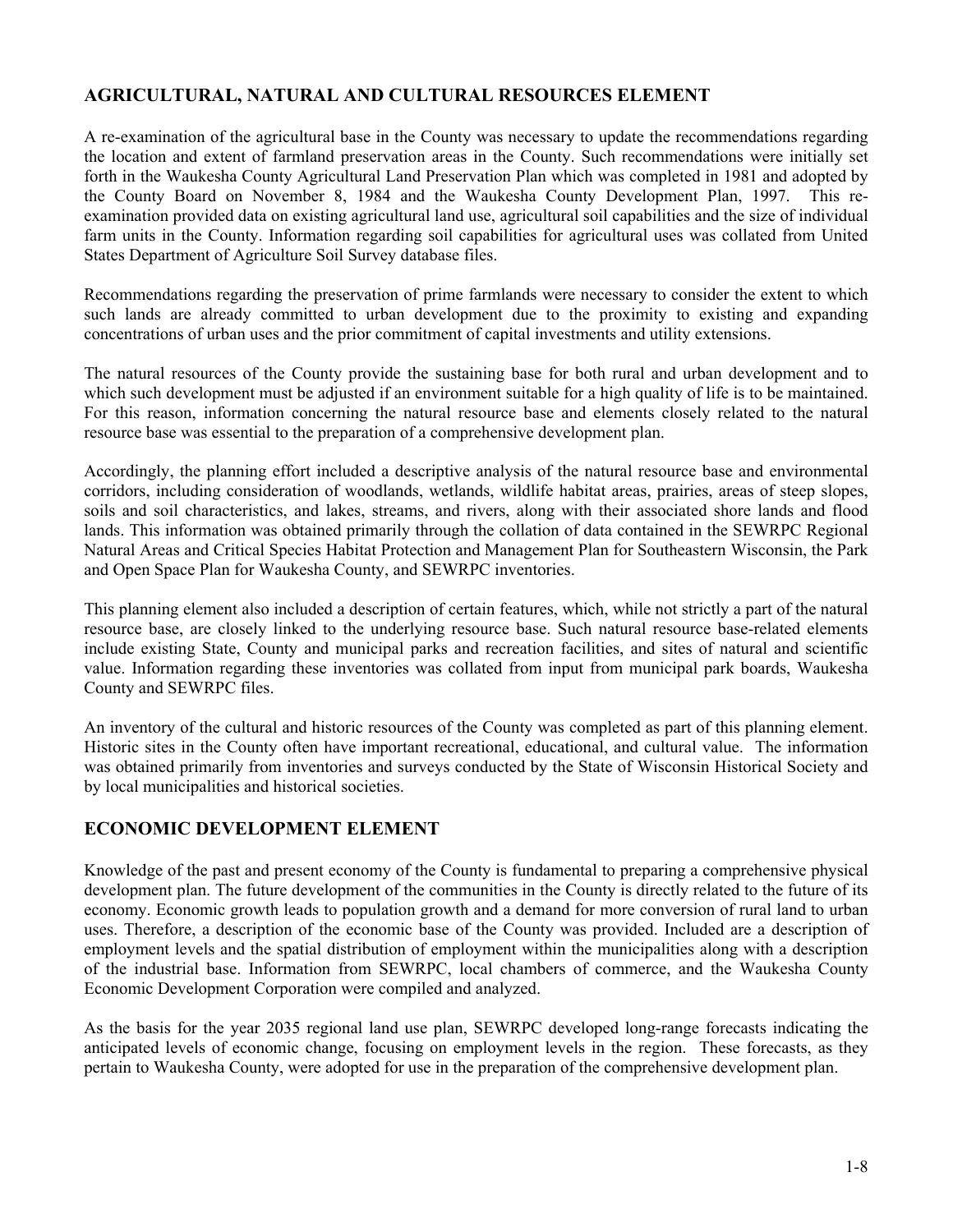### **HOUSING ELEMENT**

Although residential housing is directly related to the land use element of a comprehensive development plan, the issue of accommodating housing stock to meet the needs of the regional or sub-regional workforce and business community continues to be unresolved. Through this cooperative comprehensive planning process, participating municipalities were responsible for compiling data and recommendations to fulfill the housing element.

### 1. Existing housing stock:

 Participating communities prepared a descriptive analysis of the existing housing stock. This analysis includes data regarding the size, distribution, and characteristics of the housing stock. Housing unit characteristics include, at a minimum, information regarding the tenure status, structure type, value, and rent. Data regarding the existing housing stock was extracted from the 2000 Federal Census of Population and Housing and municipal appraisal information.

### 2. Existing housing needs:

 Each participating community prepared an analysis of the adequacy of the housing stock in terms of the extent to which it meets the needs of the resident population of the municipality. Inadequacies were identified on the basis of currently accepted statistical measures of housing need--including measures pertaining to overcrowding, availability of essential amenities such as plumbing facilities, and the relationship between housing costs and household income. Information was collated from the 2000 Federal Census and from the comprehensive housing affordability strategies prepared by the City of Waukesha and Waukesha County as a condition for participation in the Federal Community Development Block Grant program and certain Federal housing programs.

### 3. Housing availability constraints:

 The participating municipalities explored cost factors and other factors that may constrain the availability of housing within their respective community. While housing costs are largely determined by the operation of the real estate market, land use controls enacted by local units of government have a bearing on development costs and, in some cases, the availability of certain types of housing. In this respect, an analysis of existing zoning, land division regulations, and other land use controls was examined in order to identify whether changes may be warranted to affect housing availability or affordability.

### 4. Housing programs:

 The Intergovernmental Cooperation Element Sub-Committee conducted an inventory and analysis of publicly assisted housing within the County and of other government-sponsored housing efforts.

In addition to the housing problems of the resident County population, the Sub-Committee analyzed the potential availability of housing in the County for non-county residents who commute to places of work in Waukesha County. This aspect of the study included an assessment of the income levels of commuting workers relative to housing costs within the County. Pertinent income data was extracted from the Home Interview Survey conducted as part of SEWRPC's 2001 Household Travel, Regional Travel Survey.

### **LAND USE ELEMENT**

A detailed inventory of land use is required as an integral part of any comprehensive physical developmentplanning program. Such an inventory must reveal the existing amount, type, intensity, and spatial distribution of land use sufficient to enable the identification of historic patterns and trends and to provide a basis for the revision of the Comprehensive Development Plan for Waukesha County. Much of the land use data needed for the revision of the development plan is available through inventories conducted by SEWRPC as part of its continuing regional land use and transportation planning programs. In addition, significant land use planning work has been completed by many of the municipalities and the County. Land use data current as of April 2000 was available for use in the revision of the development plan. Changes in land use were analyzed.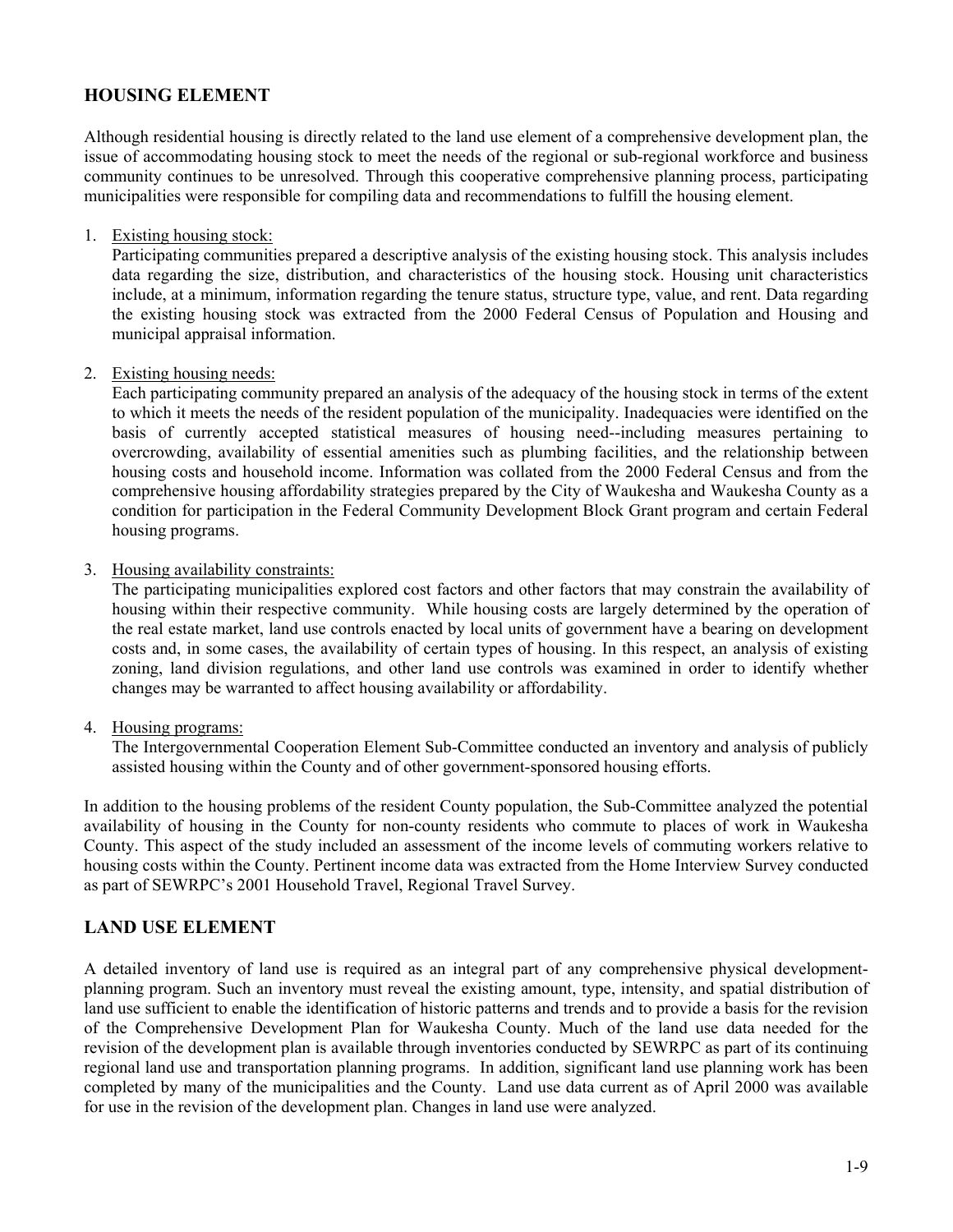### 1. Community Plans:

The revision of a comprehensive development plan consisted of a refinement of the regional land use plan through a process which attempts to incorporate local development goals, providing for the integration of local and regional development objectives. Local plans and land use regulatory ordinances implicitly or explicitly contain locally conceived development objectives, which were considered.

An inventory was made of all existing community plans in the County, with particular attention given to the formal adoption status of such plans by local units of government concerned. In recognition of the importance of conserving and renewing existing urban areas, this work element included an inventory of existing urban conservation plans, as part of which locally designated urban conservation or reinvestment areas and any related redevelopment objectives were identified and analyzed.

### 2. Land use regulatory ordinances:

All existing subdivision regulatory ordinances, zoning ordinances and zoning district maps and official maps were inventoried and their development implications discussed.

### 3. Future urban land use pattern:

 The adopted year 2035 regional land use plan developed by SEWRPC sets forth a generalized pattern of recommended land uses--including urban development areas, environmentally sensitive areas termed "primary environmental corridors, and rural areas." Within the areas designated for rural uses, the regional plan recommends that each county identify prime agricultural lands to be preserved for agricultural use, based on soils data, parcel sizes, and surrounding uses. The regional plan encourages continued agricultural use in rural areas not designated as prime farmland. Where residential development is to be accommodated in rural areas, the plan recommends an overall density of no more than one home per 5 acres, preferably using conservation design principles.

The land use element of the Comprehensive Development Plan for Waukesha County refines and details the generalized recommendations of the regional land use plan as it applies to the municipalities in the County. Specifically, the land use element of the Comprehensive Development Plan for Waukesha County indicates more precisely the future urban land use pattern which is recommended for the County; indicates more precisely the extent of future sewer service areas in the County and identifies more precisely the location of primary environmental corridors and other environmentally sensitive areas in the County. The County plan also identifies the location of those prime agricultural lands which are recommended for preservation. Moreover, in the revision of the land use element, consideration was given to adopted local land use plans and zoning regulations; and local development objectives, where the local plans were consistent with the objectives and standards of the Plan and were incorporated, to the extent possible, into the Comprehensive Development Plan for Waukesha County.

The Comprehensive Development Plan for Waukesha County refines and details the recommendations of the regional land use plan to indicate more precisely the types of land uses--for example, residential by major density category, commercial, industrial, and institutional--which are recommended within the County by the year 2035.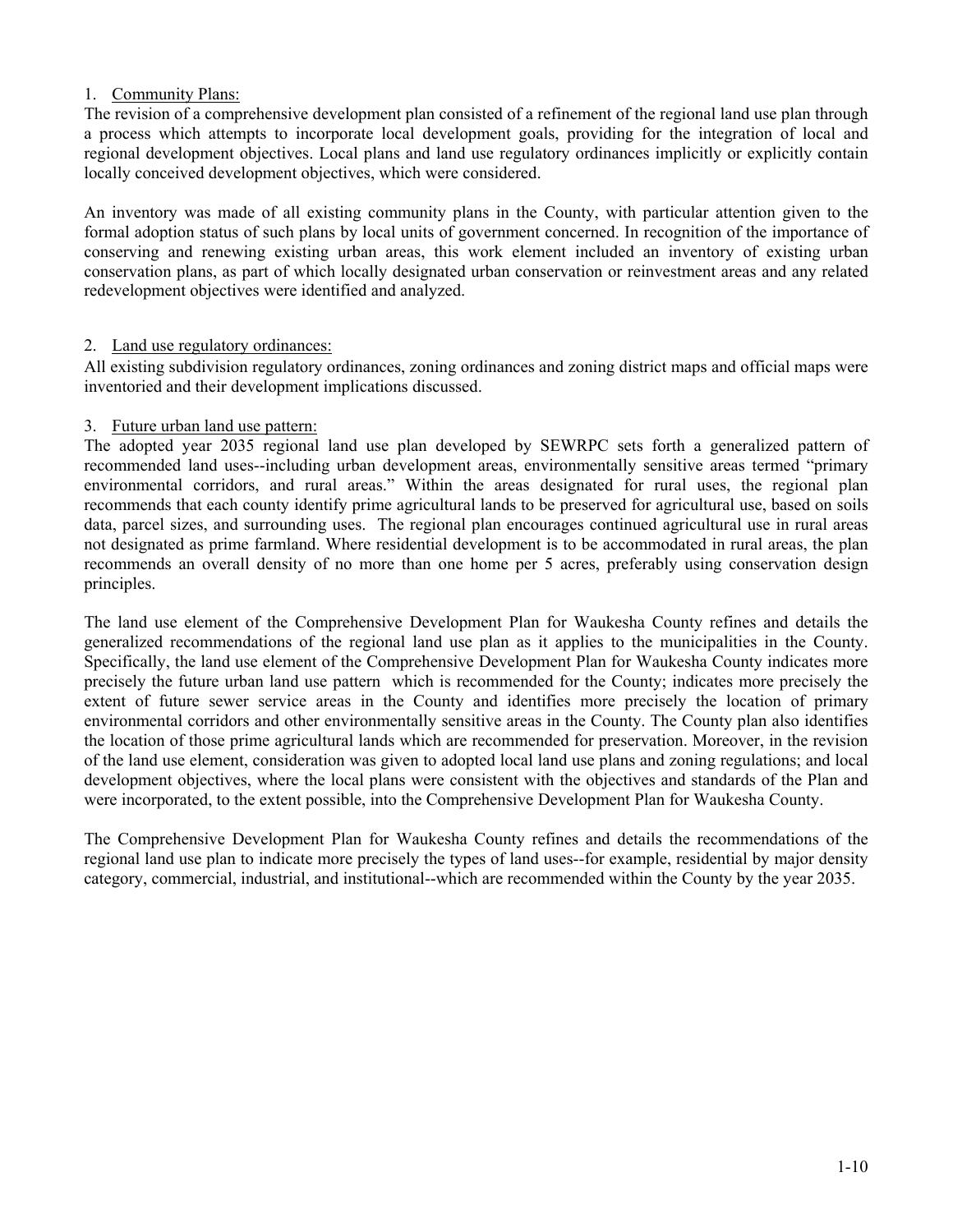### **TRANSPORTATION ELEMENT**

An efficient transportation system is essential to the sound social, as well as economic, development of the County. A thorough understanding of the existing transportation system is fundamental to the revision of a comprehensive physical development plan.

1. Existing arterial street and highway system:

A description of the arterial street and highway system, including a description of the location and capacity of existing arterials, was included in the Comprehensive Development Plan for Waukesha County. This information was collated from SEWRPC, Waukesha County and local municipal files.

The location and kinds of railway and inter-city bus facilities serving the County was described and analyzed. Full use was made of SEWRPC, County and municipal files for this purpose.

2. Existing Transit Facilities

Existing public transit services within the County were described, this was also accomplished through the collation of data from SEWRPC, County and municipal files. The facility analysis includes a discussion of pedestrian and bike trails, railways, bus service and transportation systems for the disabled.

3. Existing Airport Facilities

A description of existing airport facilities, aviation services, and aeronautical activity was included in the report. This information was collated from SEWRPC and Waukesha County files.

4. Transportation Element:

The transportation element consists of a collation of completed transportation plans including: the regional transportation system plan for 2035, which includes the arterial street and highway element, transit element, and bicycle and pedestrian element; the Waukesha County Jurisdictional Highway System Plan which identifies the governmental level and agency that should have responsibility for acquiring, constructing, and maintaining each of the recommended freeways and surface arterials; the street and highway width map, which establishes widths of streets and highways in the County as identified in the jurisdictional highway system plan; transit system development plans for the City of Waukesha and Waukesha County, which set forth specific operational changes that would improve the performance of the transit systems; and the regional airport system plan together with the airport master plans--serving to implement the regional plan which have been completed or are underway for Waukesha County Crites Field.

### **INTERGOVERNMENTAL COOPERATION AND IMPLEMENTATION ELEMENT**

The intergovernmental cooperation and implementation elements consists of a collation of opportunities and needs for cooperation between the various levels and units of government in the County, including generalpurpose units of government and school and sewerage districts. Particular emphasis was placed upon coordinating activities relative to the siting and construction of public facilities and to the sharing of public services. In addition, opportunities were examined to actively pursue formal and binding boundary agreements, political or service consolidations, common ordinances and uniform approaches to regulation and the potential for the designation of forums for the resolution of intergovernmental disputes and problems. Drawing from the opportunities and needs analyses, and existing and future intergovernmental cooperation, recommendations were prepared.

Following review and adoption of the plan by the various local agencies and units of government concerned, the implementation of the plan would be the responsibility of those units and agencies of government. This Plan contains a chapter specifically discussing and describing methods for plan implementation. The plan implementation element specifically addresses intergovernmental coordination needs, in particular, the extent to which the plans and programs of local governments having concurrent and overlapping jurisdictions and recommendations for adjustment so that those plans and programs work together toward common ends. This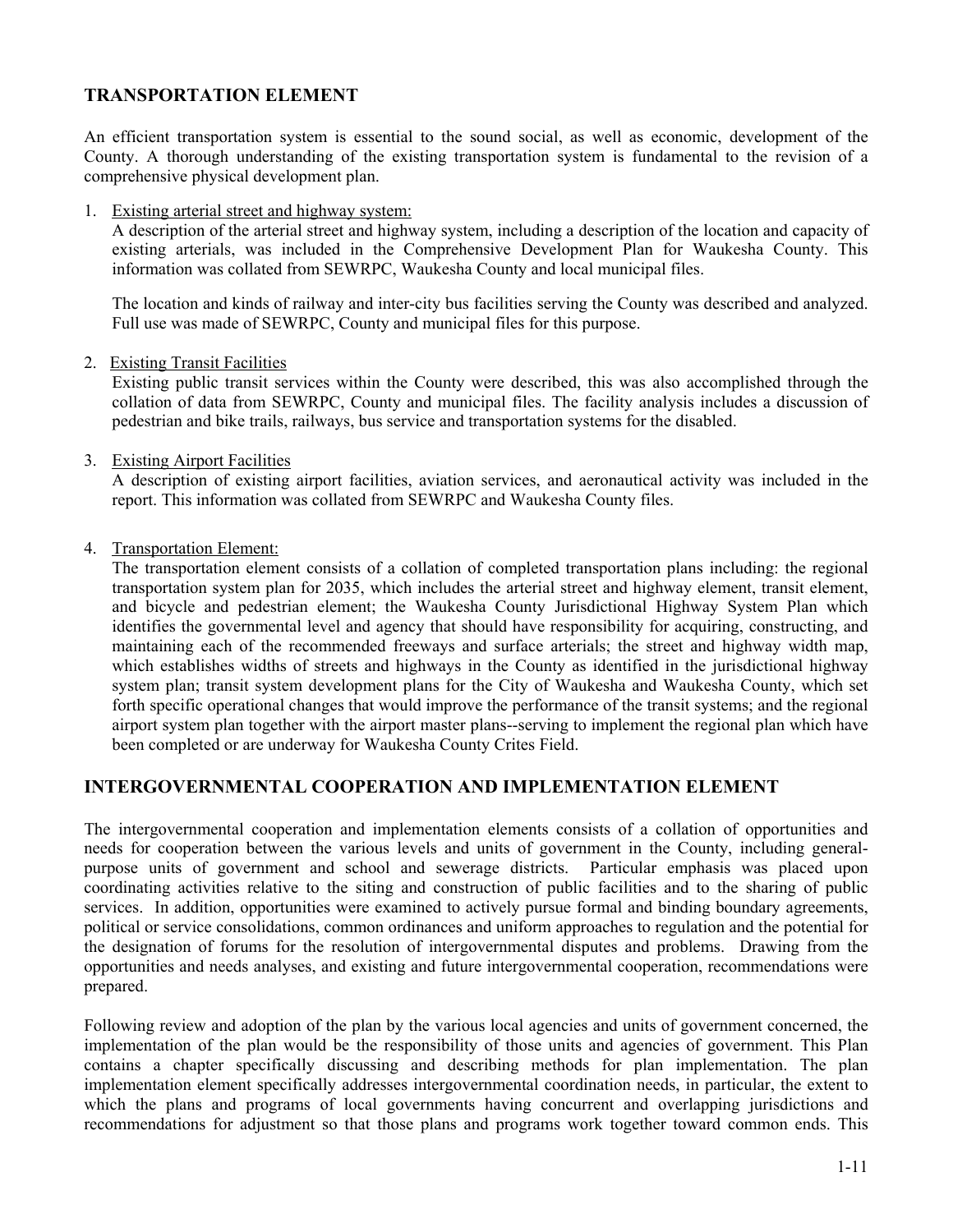portion of the plan implementation section also deals with the extent to which local government plans and programs in the County should be adjusted to be fully consistent with applicable Federal and State policies, the objective being to attain not only "horizontal" coordination, but also "vertical" coordination of all the planning efforts within and pertaining to Waukesha County.

### **PLAN AMENDMENT PROCESS**

The implementation chapter of the development plan establishes an administrative procedure to provide for annual plan amendments to the Comprehensive Development Plan for Waukesha County. The amendment process will provide an opportunity to reflect changing conditions and any changes in county and local development objectives. Further, the plan amendment process will need to respect the statutory authorizations of municipalities to amend local comprehensive plans and have those changes reflected in the Comprehensive Development Plan for Waukesha County. These will be processed so formal amendments are not required every time an issue is raised which may or may not be appropriate for plan amendment. All applications requesting a plan amendment will be subject to a public hearing and advertised according to statutory requirements.

### **PUBLIC INVOLVEMENT**

Wisconsin's Comprehensive Planning law requires public participation in every stage of the development of a plan. Specifically, Wisconsin Statutes, Section 66.1001(4) (a) requires that:

" The governing body of a local government unit shall adopt written procedures that are designed to foster public participation, including open discussion, communication programs, information services, and public meetings for which advance notice has been provided, in every stage of the preparation of a comprehensive plan. The written procedures shall provide for a wide distribution of proposed, alternative, or amended elements of a comprehensive plan and shall provide an opportunity for written comments on the plan to be submitted by members of the public to the governing body and for the governing body to respond to such written comments. The written procedures shall describe the methods the governing body of a local governmental unit will use to distribute proposed, alternative, or amended elements of a comprehensive plan to owners of property, or to persons who have a leasehold interest in property pursuant to which the persons may extract nonmetallic mineral resources in or on property, in which the allowable use or intensity of use of the property is changed by the comprehensive plan."

As required by the statutes a public participation plan was adopted by the Waukesha County Board of Supervisors on April 12, 2005, based on a recommended plan prepared by the Comprehensive Plan Advisory Committee. A public participation plan was also adopted by the governing body of each of the cities, villages, and towns participating in the planning process.

Waukesha County and the local municipalities understood that public participation is very important in the planning process. The biggest challenge in this process was making citizens understand that this process collectively benefits all communities in Waukesha County as well as setting the stage for the physical development of their community.

In the early stages of the planning process it was important to enhance public awareness. News articles, websites, and public meetings were effective in creating public awareness. Citizen representation on the planning element subcommittees was also used to implement this public awareness campaign.

Education is the central focus of any public participation effort. The citizens need a better understanding of the current and past growth and change trends that occurred in Waukesha County. News releases, fact sheets, newsletters, comprehensive planning website, and display exhibits at libraries, local government offices, and regional events are valuable tools in educating the public. The public participation function was the responsibility of the Comprehensive Development Plan Advisory Committee.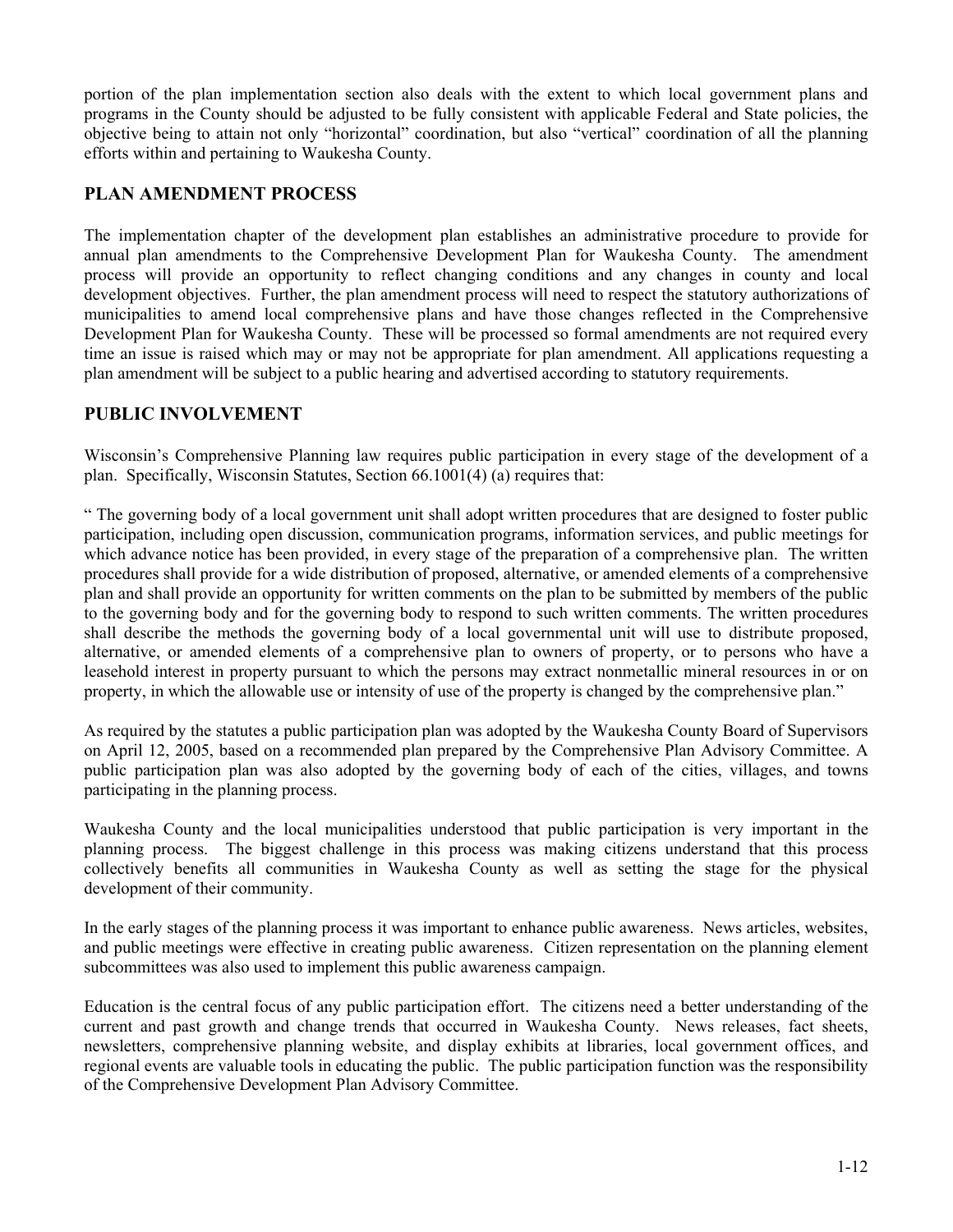Giving citizens the opportunity to help identify key community issues and develop a vision of what Waukesha County and the local communities should look like in the Year 2035 was an intensive effort. The most effective way to get this done was through a public opinion survey. Citizens also made comments through a planning web site.

The final step that required extensive public input was the draft plan review and plan adoption process. In this step, local units of government and citizens reviewed the plan. Public education provided information to help citizens understand the review process and describe plan specifics. Public input was solicited through open houses and public hearings. The web site also allowed citizens the opportunity to comment. The draft plan was available for review at local government offices and on the planning website.

In summary, the public participation steps for the comprehensive development planning process included:

- 1. Education on current and past growth and change trends in Waukesha County.
- 2. Utilizing visioning and public opinion information in developing plan goals and objectives.
- 3. Citizen and local government review of the draft comprehensive plan.

### **COMPREHENSIVE DEVELOPMENT PLAN FOR WAUKESHA COUNTY OUTLINE**

The general format and organization of the development plan is intended to follow a logical progression of information. Each chapter relates directly to the nine required elements of a comprehensive development plan as defined in State statutes. The plan chapters are as follows:

Executive Summary

Chapter 1: Introduction

- Plan Elements
	- 1. Issues and Opportunities Element
	- 2. Community Facilities and Utilities Element
	- 3. Agricultural, Natural and Cultural Resources Element
	- 4. Economic Development Element
	- 5. Housing Element
	- 6. Land Use Element
	- 7. Transportation Element
	- 8. Intergovernmental Cooperation and Implementation Element
	- 9. Public Participation
- Comprehensive Development Plan Outline

### Chapter 2: Issues and Opportunities Element and Planning Standards

- Demographic and Economic Base
- Historic Growth Analysis
- Population, Households and Employment Forecasts
- Natural Resource Trends
- Principles, Objectives, and Standards

### Chapter 3: Agricultural, Natural and Cultural Resources Element

- Geology and Physiography
	- Soils
	- Groundwater Resources
	- Surface Water Resources
	- Natural Areas and Critical Species Habitat
	- Climate
	- Air Quality
	- Cultural and Historic Resources Inventory